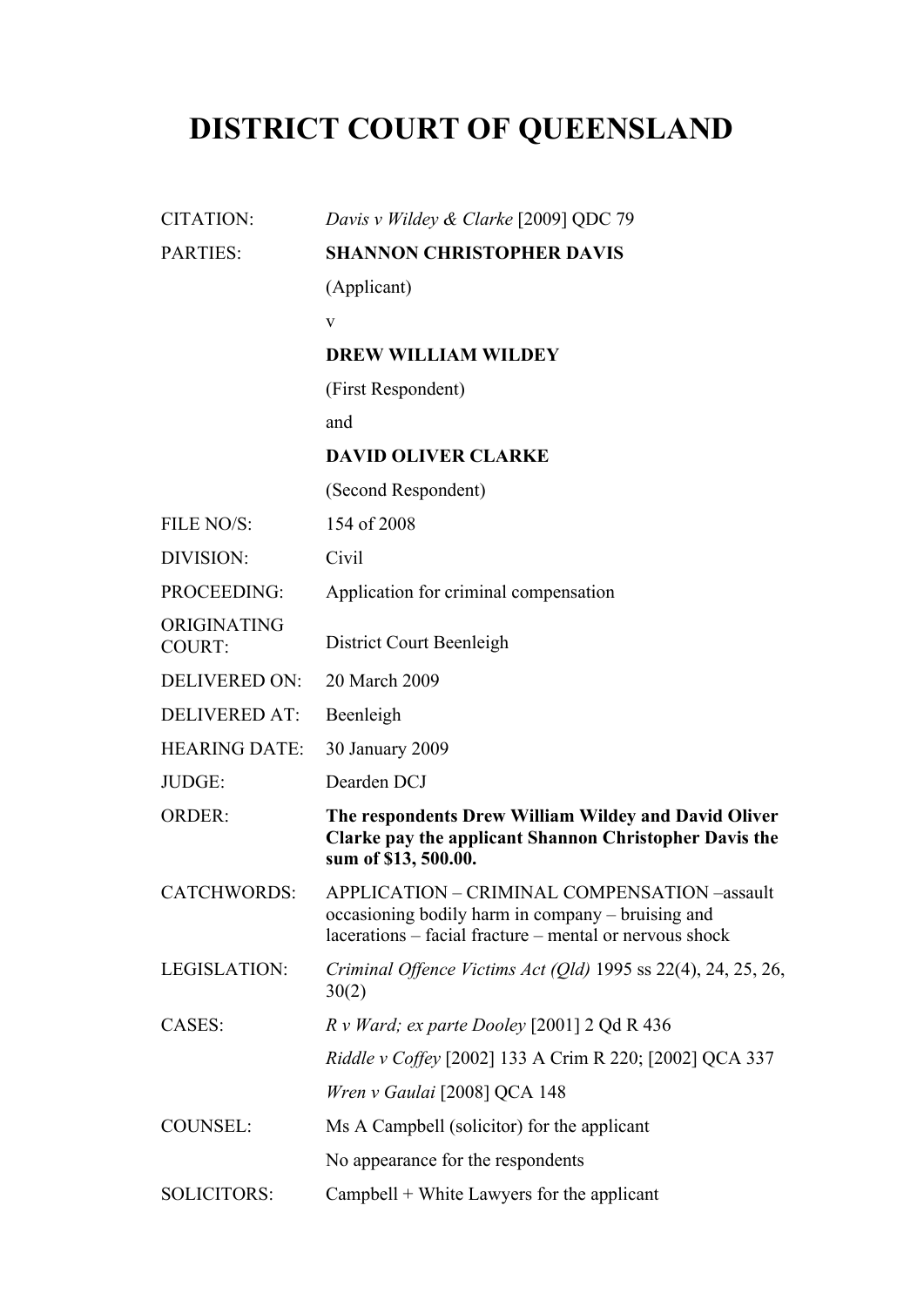#### No appearance for the respondents

## **Introduction**

[1] The applicant Shannon Christopher Davis seeks compensation in respect of injuries suffered by him in an incident which occurred at Browns Plains on 3 January 2005. The first respondent, Drew William Wildey, was sentenced by Judge Samios in the District Court, Brisbane, on 18 November 2005 to a sentence (relevantly in respect of this application) of three years imprisonment suspended after serving twelve months, with an operational period of three years. The second respondent, David Oliver Clarke, was sentenced by Judge Griffin in the Beenleigh District Court on 1 May 2007 to a sentence (relevantly in respect of this application) of three years imprisonment suspended after twelve months, with an operational period of three years.

#### **Facts**

- [2] The first and second respondents were involved in a series of offences in respect of four persons who lived together in a house at Browns Plains. On 3 January 2005, the first and second respondents obtained entry to the residence at Browns Plains by a ruse while the four residents were at home watching TV around midday. After an initial assault of one of the residents, Scott Waddell, the first respondent turned to the applicant and said, "You are next". The first respondent then chased the applicant down the hall. The applicant was punched in the back of the head by the first respondent while he was being chased. The applicant ran into a bedroom and tried to shut the door. The first respondent forced the door open, pushing the applicant to the floor. The first respondent started punching the applicant in the face, using both of his fists, causing the applicant's nose to bleed. The first respondent then stomped on the applicant's head, face and body about 10 to 15 times.
- [3] The applicant tried to punch the first respondent in the groin region in retaliation and the first respondent then kicked the applicant in the nose. At this point the second respondent came into the room and started kicking and punching the applicant for about 3 minutes. The first respondent then picked the applicant up by the neck and threw him down the hallway. The first respondent then punched the applicant again in the face about four times. The final assault by the respondent was a kick to the face of the applicant.<sup>1</sup>

# **Injuries**

[4] The applicant was taken to Logan Hospital where his injuries were observed to includ multiple contusions to the head, right arm and thorax, abrasions to the thorax, and an injury to the nose "which at the time was too badly swollen to tell if it was fractured". The applicant was treated with pain killers and "would have suffered discomfort for a number of days"<sup>2</sup> .

<sup>&</sup>lt;sup>1</sup> Exhibit C p.6 Affidavit of Alison Campbell sworn 3 November 2008 and see Exhibit 2A (Sentence of David Oliver Clark – District Court Beenleigh, 1 May 2007)

<sup>2</sup> Exhibit C (Sentencing Submissions re Drew Wildey) p 6-7 Affidavit of Alison Campbell sworn 3 November 2008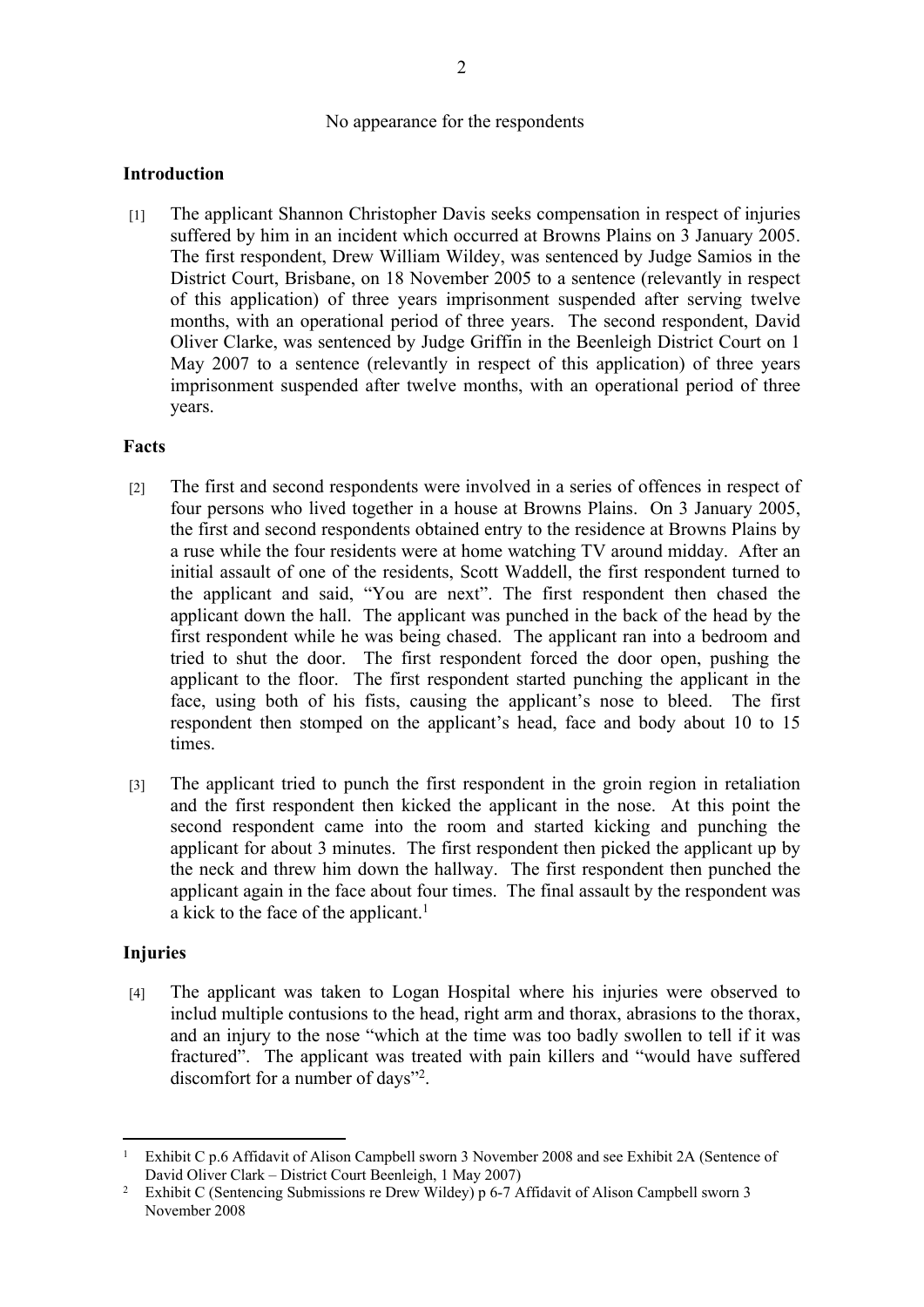[5] The three photographs of the applicant are exhibited to Ms Campbell's affidavit<sup>3</sup>. These photographs graphically illustrate the bruised and bloody appearance of the applicant shortly after the assault.

## **The law**

[6] This is an application under s 24 of the *Criminal Offence Victims Act* 1995 ("COVA"). COVA commenced operation on 18 December 1995 and provides for compensation in respect of convictions on indictment of a personal offence for injury suffered by an applicant because of that offence. *R v Ward; ex parte Dooley* [2001] 2 Qd R 436 indicates that the assessment of compensation should proceed pursuant to COVA s 22(4) by scaling within the ranges set out in the compensation table (Schedule 1) for the relevant injuries. In particular the fixing of compensation should proceed by assessing the seriousness of a particular injury in comparison with the "most serious" case in respect of each individual item in Schedule 1. *Riddle v Coffey* [2002] 133 A Crim R 220; [2002] QCA 337 is authority for the proposition that COVA s 26, read in its entirety, aims to encourage only one criminal compensation order for one episode of injury without duplication. However "where it is practical to make separate assessments under each applicable item in the [compensation] table whilst at the same time avoiding duplication that course should be adopted", unless it is impractical.<sup>4</sup> Further, "if an injury that is best described in one item [of the compensation table] is instead assessed together with another injury under another item in order to avoid duplication it may therefore be necessary to make an adjustment to cater for differences between the ranges or maxima for each item".<sup>5</sup> Ultimately the court should ensure that there is compliance with "the use of the methodology prescribed by [COVA] s 25 [which] is mandatory".<sup>6</sup>

#### **Compensation**

[7] Ms Campbell on behalf of the applicant seeks compensation as follows:

#### *1. Item 1 – Bruising/laceration etc. (minor/moderate)*

The applicant suffered multiple contusions to his head, right arm and thorax with abrasions to the thorax. In the circumstances these injuries, which are starkly illustrated by the photographs contained at Exhibit K of Ms Campbell's affidavit, clearly require an award at the upper end of the range for Item 1. Accordingly I award 3% (\$2,250) pursuant to Item 1.

# *2. Item 3 – Fractured nose (no displacement) – 5%-8%*

The submissions on behalf of the prosecutor at the sentence of the first respondent indicate that when the applicant was taken to hospital he had "an injury to the nose which at the time was badly swollen to tell if it was fractured<sup>7</sup>". The applicant himself in his Victim Impact Statement refers to "a broken nose" but goes on to note that "x-rays" were "found

<sup>3</sup> <sup>3</sup> Exhibit K Affidavit of Alison Campbell sworn 3 November.<br><sup>4</sup> *Wren y Gaulai* [2008] OCA 148 per Fraser IA at para [24]-[25]

<sup>4</sup> *Wren v Gaulai* [2008] QCA 148 per Fraser JA at para [24]-[25].

<sup>5</sup> *Wren v Gaulai* [2008] QCA 148 per Fraser JA at para [29].

*Wren v Gaulai* [2008] QCA 148 per Fraser JA at para [22].

<sup>7</sup> Exhibit C p.7 Affidavit of Alison Kendall sworn 3 November 2008